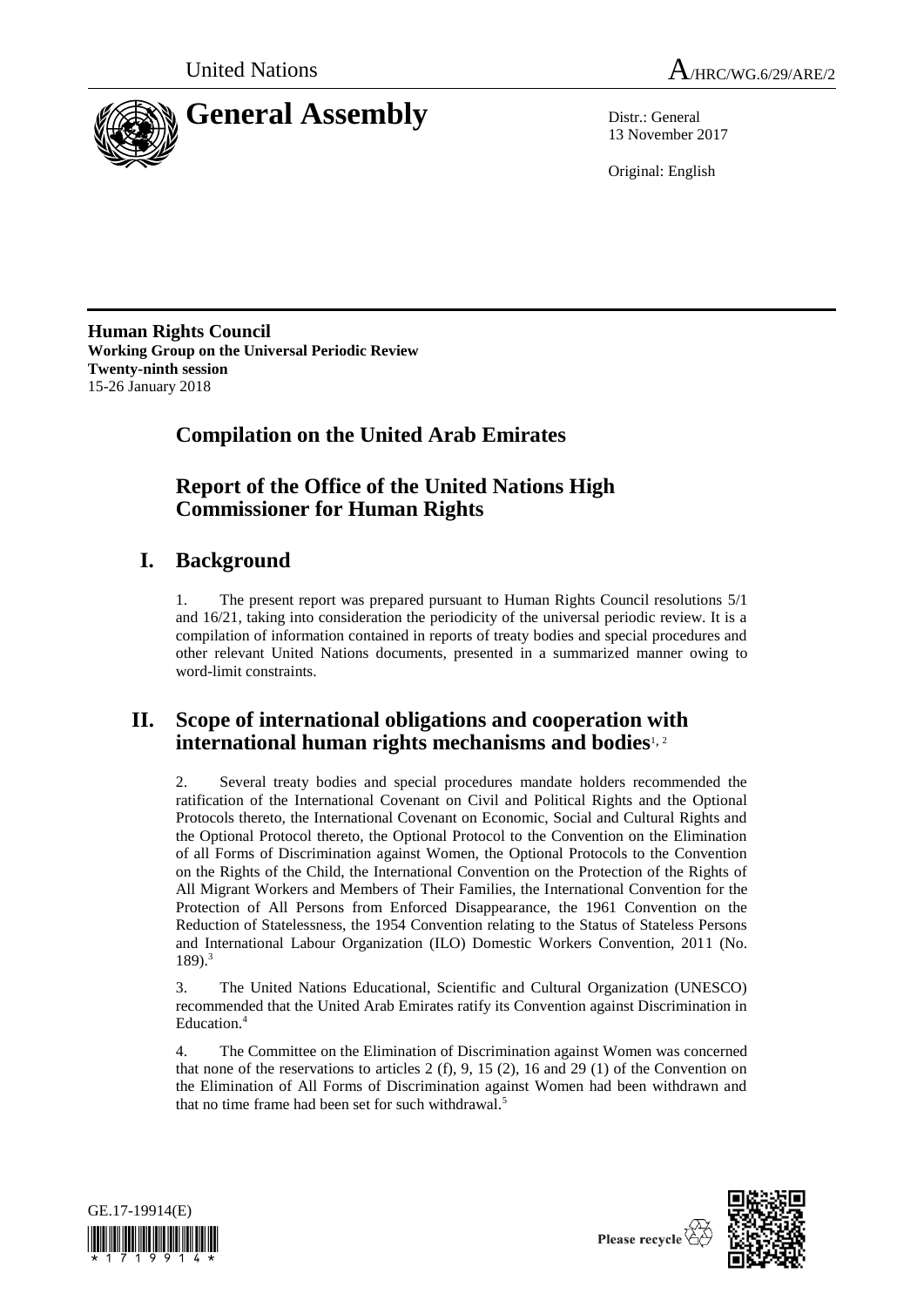# **III. National human rights framework**<sup>6</sup>

5. The Committee on the Elimination of Discrimination against Women was concerned that, despite its commitments made during the first cycle of the universal periodic review, the United Arab Emirates had still not established a national human rights institution in accordance with the principles relating to the status of national institutions for the promotion and protection of human rights (the Paris Principles).<sup>7</sup> Several treaty bodies and the Special Rapporteur on the independence of judges and lawyers recommended that the United Arab Emirates establish a national human rights institution in accordance with the Paris Principles.<sup>8</sup>

6. The Committee on the Elimination of Discrimination against Women reiterated its concern over the lack of information on the legal framework defining the mandate of the General Women's Union as the national machinery for the advancement of women. It was also concerned that the practical implementation of the national strategy for the empowerment and advancement of Emirati women remained unclear.<sup>9</sup>

7. The Committee on the Rights of the Child recommended that the Supreme Council for Motherhood be provided with a clear mandate and the resources necessary to ensure effective implementation of the Convention on the Rights of the Child.<sup>10</sup>

8. Several treaty bodies noted a lack of dialogue and cooperation with civil society in the area of human rights. $11$ 

9. UNESCO recommended that the United Arab Emirates strengthen efforts to promote education and training on human rights.<sup>12</sup>

10. Since 2012, the United Arab Emirates had contributed annually to the Office of the United Nations High Commissioner for Human Rights (OHCHR), including to the Voluntary Fund for the Victims of Torture and the Voluntary Trust Fund on Contemporary Forms of Slavery.<sup>13</sup>

# **IV. Implementation of international human rights obligations, taking into account applicable international humanitarian law**

# **A. Cross-cutting issues**

## **1. Equality and non-discrimination**<sup>14</sup>

11. The Committee on the Elimination of Racial Discrimination was concerned that article 25 of the Constitution did not include all the grounds of discrimination specified in article 1 of the International Convention on the Elimination of All Forms of Racial Discrimination, including colour, descent and ethnic origin. It was further concerned that the article stipulated that the prohibition of discrimination applied to "citizens of the Union", and therefore might not apply equally to non-citizens.<sup>15</sup>

12. The same Committee was concerned that the definition of discrimination in Federal Law No. 2 (2015) on combating discrimination and hatred, which criminalized blasphemy, defamation of religions, discrimination and hate speech, was not fully in line with article 1 of the Convention, as discrimination on the grounds of descent and national origin were not provided for. The Committee was also concerned that the prescribed punishments were not proportional to the crimes.<sup>16</sup>

13. The Committee recommended that any legislation on hate speech fulfil the requirements of article 4 of the Convention, which required States parties to prohibit dissemination of ideas based on racial superiority and hatred, incitement to racial hatred, acts of violence against any race or groups of persons of another colour or ethnic origin, and incitement to such acts; and that criminal sanctions be governed by principles of legality, proportionality and necessity.<sup>17</sup>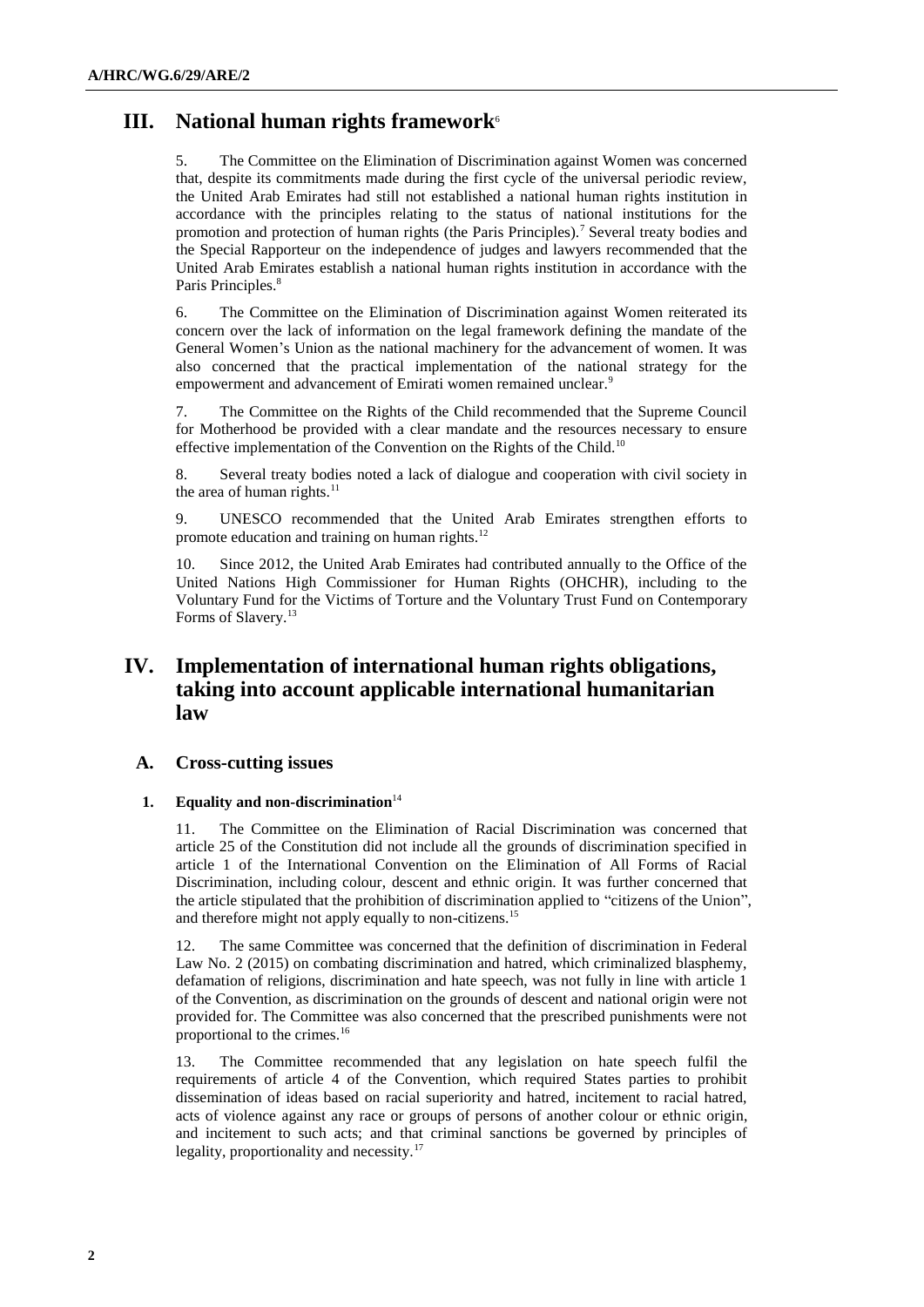### **2. Human rights and counter-terrorism**<sup>18</sup>

14. OHCHR noted that the 2014 counter-terrorism law provided for the death penalty for individuals whose activities were found to "undermine national unity or social peace", neither of which were defined in the law.<sup>19</sup> OHCHR stated that the law was also applicable to children over the age of 16 years, in contradiction with the international obligations of the United Arab Emirates under the Convention on the Rights of the Child.<sup>20</sup> The Committee on the Rights of the Child expressed similar concern.<sup>21</sup>

# **B. Civil and political rights**

### **1. Right to life, liberty and security of person**<sup>22</sup>

15. In 2016, the United Arab Emirates abstained from voting on General Assembly resolution  $71/187$  on a moratorium on the use of the death penalty.<sup>23</sup> Executions had reportedly been carried out in the United Arab Emirates during the period from December 2014 to July 2016.<sup>24</sup>

16. The Special Rapporteur on independence of judges and lawyers noted with concern that the limited guarantees provided against arbitrary arrest and detention in the Code of Criminal Procedure did not apply to persons arrested on State security or terrorism-related charges.<sup>25</sup> She had received reports that people had been arrested without a warrant, and noted that such cases very often concerned people who were later accused of State security crimes. Most of them had been taken to secret detention facilities and kept incommunicado, which could sometimes amount to enforced disappearances.<sup>26</sup> She had also received credible information and evidence that many of those individuals had been subjected to torture or other forms of ill-treatment.<sup>27</sup>

17. The Special Rapporteur regretted that the Code of Criminal Procedure did not provide a maximum limit for pretrial detention.<sup>28</sup> OHCHR noted irregularities with respect to pretrial detention, including, in some cases, denial of communication with detainees' families.<sup>29</sup>

18. In February 2016, a group of special procedure mandate holders urged the United Arab Emirates to immediately and unconditionally release several foreign nationals who had been arbitrarily detained for one and a half years. The Special Rapporteur on torture and other cruel, inhuman or degrading treatment or punishment noted credible information indicating that the detainees had been tortured and forced to sign confessions; the Special Rapporteur on the right of everyone to the enjoyment of the highest attainable standard of physical and mental health indicated that most of them suffered from serious health conditions, due to torture and the lack of access to adequate medical care; and the Special Rapporteur on independence of judges and lawyers underlined that the detainees had not been able to challenge the lawfulness of their detention before a court. Some of them had been charged under a law that had not yet entered into force at the time of their arrest.<sup>30</sup> The arbitrary nature of their detention had also been confirmed by the Working Group on Arbitrary Detention in its decision.<sup>31</sup>

### **2. Administration of justice, including impunity, and the rule of law**<sup>32</sup>

19. The Special Rapporteur on independence of judges and lawyers was seriously concerned about reports and allegations of pressure exerted on judges by members of the executive, prosecutors and other State agents, in particular members of the State security apparatus and that the judicial system remained under the de facto control of the executive branch. <sup>33</sup> She was also concerned that the mechanism for appointing judges lacked transparency and might expose them to undue political pressure.<sup>34</sup> She recommended that the principle of the separation of powers be enshrined in the Constitution and concrete measures taken to strengthen the independence of the judiciary.<sup>35</sup>

20. The Special Rapporteur was seriously concerned about reports indicating that the prosecution services were often influenced by members of the executive. <sup>36</sup> She recommended that the autonomy of the public prosecution be ensured vis-à-vis the Ministry of Justice and that prosecutors be able to perform their functional activities in an independent, objective and impartial manner.<sup>37</sup>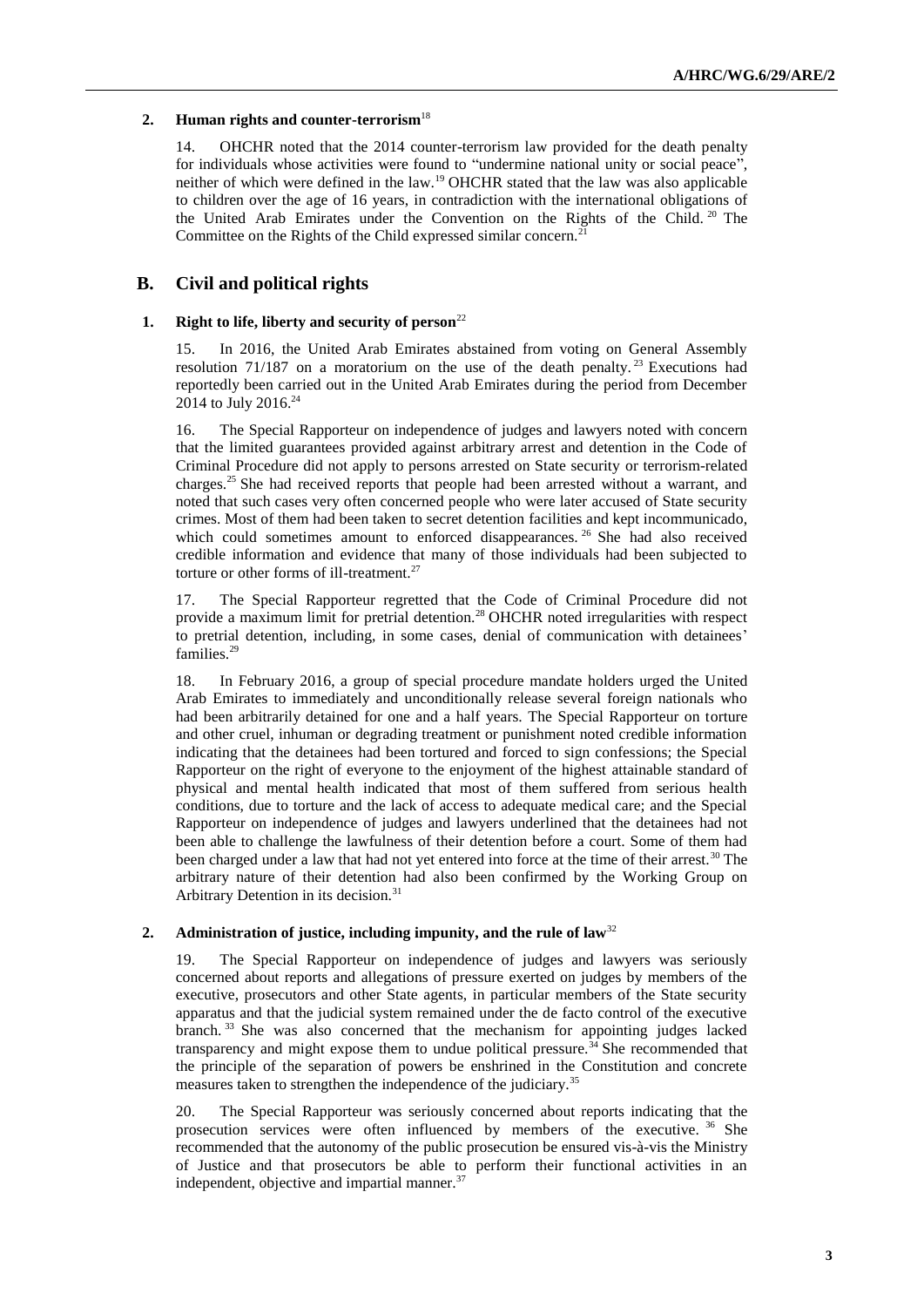21. The Special Rapporteur also recommended that the independence of lawyers be respected and ensured by the authorities and that immediate measures be taken to put an end to all forms of harassment, pressure and threats exerted on lawyers.<sup>38</sup>

22. The Special Rapporteur stated that the federal system was complex and could be difficult to understand, in particular for non-nationals, and there appeared to be a lack of consistency in the application of federal laws across the different Emirates.<sup>39</sup> She recommended that specific steps be taken to remedy discrepancies between the Emirates regarding the independence and impartiality of the judiciary and the transparency and efficiency of the administration of justice.<sup>40</sup>

23. The Special Rapporteur was concerned about access to justice for vulnerable members of the population, such as migrant workers, domestic workers and stateless persons (bidoon). They faced serious obstacles in accessing the justice system and it was often impossible for vulnerable persons to seek remedies for abuses they had suffered.<sup>41</sup>

24. The Special Rapporteur was extremely concerned at the serious allegations of violations of due process and fair trial guarantees made, especially with regard to State security-related offences. $42$  She was also concerned about the apparent lack of transparency during both the investigation phase and court proceedings, particularly with regard to criminal cases heard before the State security chamber of the Federal Supreme Court.<sup>43</sup> In many of those cases, hearings were held in closed sessions or with limited public access.<sup>44</sup>

25. The Special Rapporteur noted that so-called State security crimes fell under the exclusive jurisdiction of the Federal Supreme Court and were considered in first and last instance by the State security chamber of the Court, with no possibility of review by a higher tribunal. 45

26. The Special Rapporteur was extremely concerned at reports that an accused person's access to a lawyer could be restricted by the police or the prosecution during the investigative phase. She was particularly alarmed at reports that individuals accused of committing crimes that jeopardized State security had extremely limited access to legal counsel.<sup>46</sup>

27. The Special Rapporteur was also concerned at reports that translations and interpretation in court cases involving non-Arabic speakers, while required by law, were not always provided in practice, or that their quality was poor.<sup>47</sup> Referring to the trial of a domestic worker in May 2015, a group of special procedure mandate holders stated that discriminatory treatment by criminal courts, in particular of migrant women who were not provided with interpretation services and quality legal aid, led to disproportionately severe sentences and seemed to be a persistent problem in the United Arab Emirates.<sup>48</sup>

28. Concerning non-national judges, the Special Rapporteur recommended that a transparent and clear strategy be adopted to progressively reduce their number and that, in the longer term, the goal be to fully nationalize membership of the judiciary.<sup>49</sup>

#### **3. Fundamental freedoms**<sup>50</sup>

29. OHCHR indicated that the authorities had not taken effective measures to repeal the 1980 law on publications and amend other relevant legislation to ensure it was aligned with international human rights law on freedom of expression.<sup>51</sup>

30. OHCHR noted numerous criticisms of the criminal defamation provisions in the Penal Code, the 2012 cybercrime law and the 2014 anti-terrorism law as they provided for trials that fell short of international human rights standards. <sup>52</sup> UNESCO noted that defamation was a criminal offence under the Penal Code and carried a maximum prison term of up to two years. It recommended that the United Arab Emirates decriminalize defamation and place it within a civil code.<sup>53</sup>

31. OHCHR stated that, under the pretext of national security, many activists had been prosecuted for allegations mainly related to a person's right to express his or her opinion and criticism of any public policy or institution.<sup>54</sup> A group of special procedure mandate holders urged the United Arab Emirates to end the harassment and intimidation of human rights defenders and respect the right to freedom of opinion and expression, including on social media and the Internet.<sup>55</sup>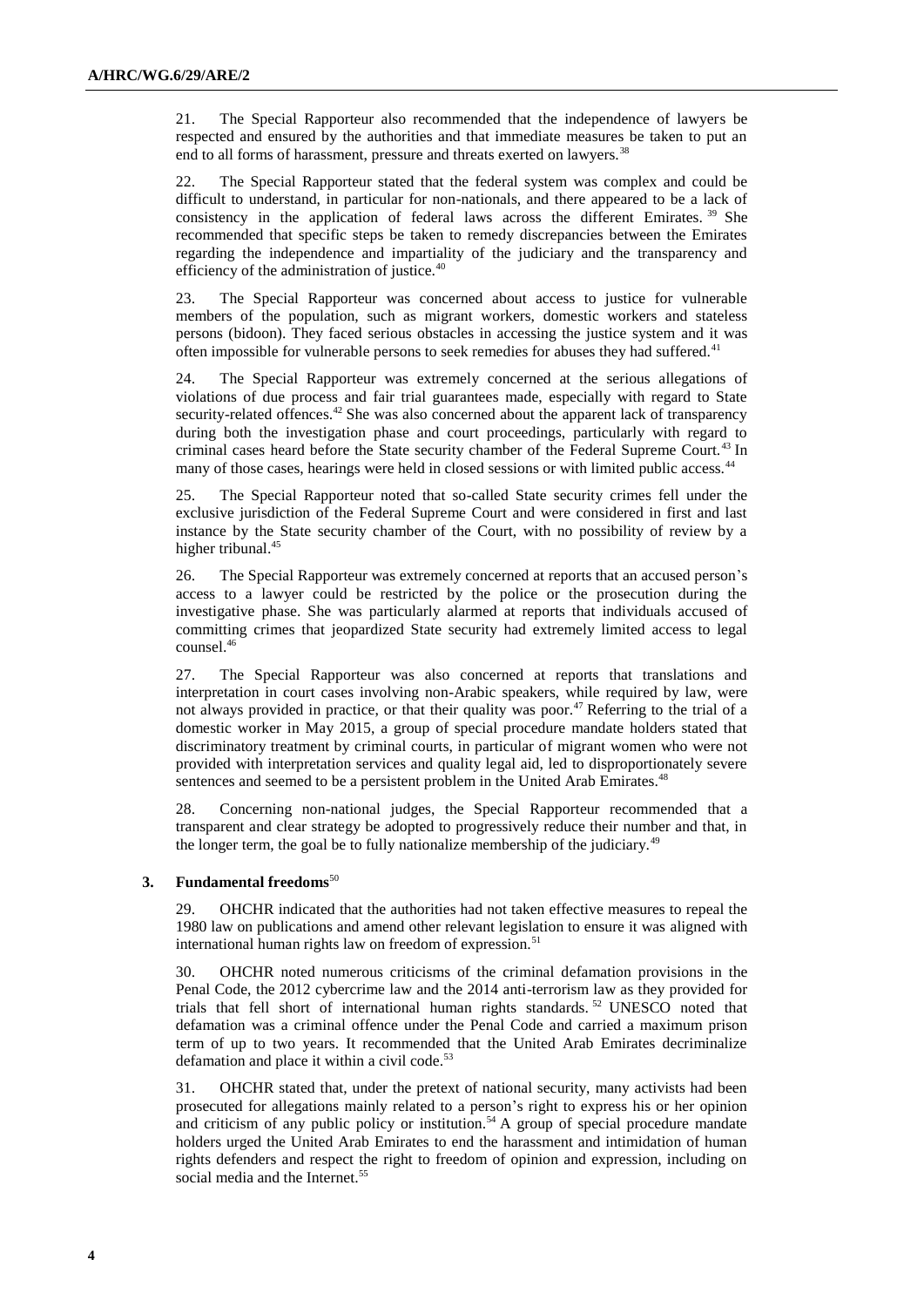32. The same group of special procedure mandate holders urged the United Arab Emirates to immediately release renowned human rights defender Ahmed Mansoor. They feared that his arrest and detention might have been reprisals for his engagement with the United Nations human rights mechanisms, the views he had expressed on social media, and his being an active member and supporter of human rights organizations. They stressed that the lack of an arrest warrant or any judicial oversight of his arrest and detention represented breaches of the fundamental principles of due process under international human rights law.<sup>56</sup> OHCHR stated that the arrest of Ahmed Mansoor was in contrast to the international human rights obligations of the United Arab Emirates and the Constitution.<sup>57</sup>

33. OHCHR was concerned about the detention of Osama al-Najjar after a three-year prison sentence for charges related to his peaceful activities on Twitter; the sentencing of prominent academic Nasser bin-Ghaith to 10 years in prison for charges that included speech-related offences; and the sentencing of journalist Tayseer al-Najjar to three years in prison for his online criticism in 2016.<sup>58</sup>

34. UNESCO noted that there was no law guaranteeing freedom of information as a basic right. It encouraged the United Arab Emirates to introduce a law on freedom of information<sup>59</sup> and strengthen the independence of broadcast licensing,<sup>60</sup> in accordance with international standards.

#### **4. Prohibition of all forms of slavery**<sup>61</sup>

35. OHCHR and the Committee on the Elimination of Discrimination against Women noted the efforts made to combat trafficking, such as the adoption of Federal Law No. 1 (2015), which provided protection to victims of trafficking, and the 2012 and 2015 amendments to Federal Law No. 51 (2006).<sup>62</sup>

36. The Committee on the Rights of the Child was concerned that children continued to be trafficked to the United Arab Emirates for the purpose of sexual exploitation or for forced begging. It was also concerned that such children were not properly identified and were often deported without proper identification, and that trafficking victims encountered challenges to registering the birth of their children, especially those born out of wedlock as a result of sexual abuse.<sup>63</sup>

#### **5. Right to privacy and family life**<sup>64</sup>

37. The Committee on the Elimination of Discrimination against Women noted with concern the reported persistence of unregistered child and/or forced marriages and the use by judges of derogations to the legal minimum age of marriage of 18 years, in some cases. It urged the United Arab Emirates to strictly enforce the legal minimum age of marriage of 18 years for both girls and boys,<sup>65</sup> and recommended that polygamy be discouraged and prohibited.<sup>66</sup>

## **C. Economic, social and cultural rights**

38. The Committee on the Elimination of Racial Discrimination regretted the lack of demographic information on the ethnic composition of the population, including noncitizens, and the lack of data on the enjoyment of economic, social and cultural rights by ethnic groups. $67$ 

#### **1. Right to work and to just and favourable conditions of work**<sup>68</sup>

39. While noting that Federal Law No. 2 (2015) on combating discrimination and hatred contained some articles imposing penalties for discrimination in employment, the Committee on the Elimination of Racial Discrimination was concerned at reports of wage differentials among foreign employees from different geographical regions.<sup>69</sup>

40. The Committee on the Elimination of Discrimination against Women was concerned that it was still possible for a husband to prohibit his wife from working and to limit her freedom of movement, pursuant to articles 71 and 72 of the Personal Status Law. It urged the United Arab Emirates to repeal those articles without delay and to review any other provisions that impeded women's free choice of profession and employment.<sup>70</sup>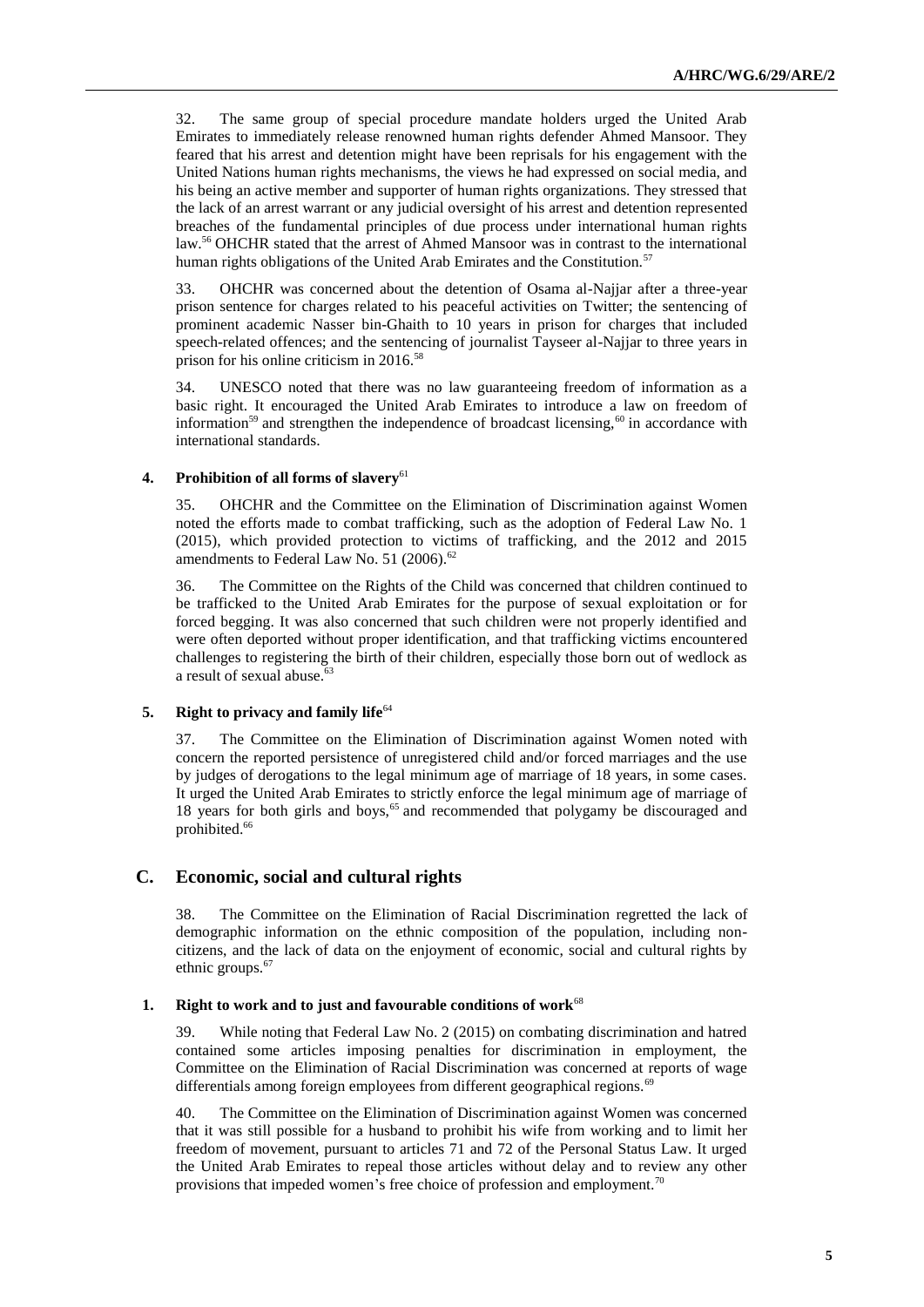41. The Committee on the Rights of Persons with Disabilities recommended that the United Arab Emirates eliminate discriminatory practices on the basis of impairment and gender, and adopt the policies and measures necessary, including affirmative action, to significantly increase the employment rate of persons with disabilities.<sup>71</sup>

### **2. Right to health**<sup>72</sup>

42. The Committee on the Elimination of Discrimination against Women was concerned about the limited information on education on sexual and reproductive health rights.<sup>73</sup> The Committee on the Rights of the Child recommended that the United Arab Emirates adopt a comprehensive sexual and reproductive health policy for adolescents and ensure that sexual and reproductive health education was part of the mandatory school curriculum and targeted adolescent girls and boys.<sup>74</sup>

43. The Committee on the Elimination of Discrimination against Women was concerned about the criminalization of abortion except in very limited cases, which did not include incest, rape and a threat to the health of the pregnant woman, and that women who had reportedly been accused of illegal abortion following miscarriages were faced with criminal charges.<sup>75</sup> The Committee on the Rights of the Child raised similar concerns.<sup>76</sup>

### **3. Right to education**<sup>77</sup>

44. The Committee on the Elimination of Discrimination against Women commended the United Arab Emirates for making education compulsory until the age of 18 years instead of 15 years, since 2012, but regretted that it had been unable to ascertain what measures were in place to increase the capacity of schools to accommodate pupils not previously covered by that regulation. It recommended that the United Arab Emirates increase capacity to accommodate the increased enrolment that would result from extending compulsory education to the age of 18 years, particularly to enable girls to continue their education at the secondary level.<sup>78</sup> UNESCO made similar observations.<sup>79</sup>

45. UNESCO recommended that the United Arab Emirates enshrine education as a right in the Constitution and all relevant legislation, and ensure that the right to nondiscrimination applied to education, in accordance with international standards on the right to education and Sustainable Development Goal 4.80

46. The Committee on the Rights of the Child was concerned that access to free education was guaranteed only to children who were nationals. It recommended that the United Arab Emirates ensure that all children living on its territory enjoyed their right to free compulsory primary education.<sup>81</sup>

# **D. Rights of specific persons or groups**

#### **1. Women**<sup>82</sup>

47. OHCHR stated that issues relating to women's rights under personal status laws, such as Federal Law No. 28 (2005), remained in need of development, as they continued to fall outside of the provisions of the Convention on the Elimination of All Forms of Discrimination against Women.<sup>83</sup>

48. The Committee on the Elimination of Discrimination against Women was concerned that the principle of equality of women and men had still not been enshrined in the Constitution and national legislation, and that discrimination against women had not yet been defined in accordance with the Convention on the Elimination of All Forms of Discrimination against Women and prohibited by law. It recommended that the United Arab Emirates incorporate, without further delay, the principle of equality of women and men into its Constitution, in accordance with its commitment made during the second cycle of the universal periodic review, $84$  and prohibit and sanction all forms of discrimination against women, encompassing both direct and indirect discrimination in the public and private spheres. It urged the United Arab Emirates to repeal as a matter of priority all legal provisions that continued to discriminate against women, including those contained in the Penal Code and the Personal Status Law.<sup>85</sup>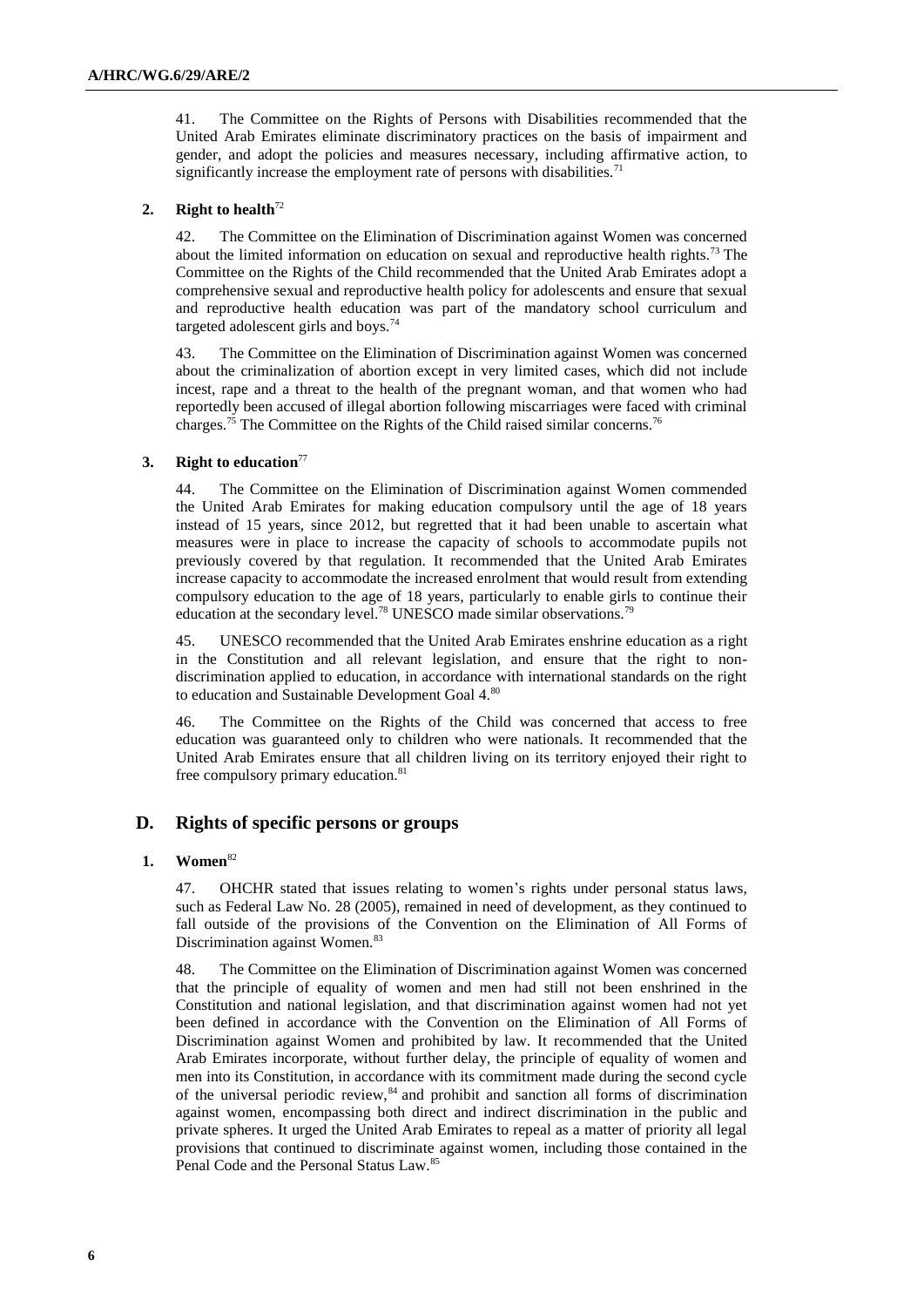49. The same Committee was particularly concerned about the de jure maintenance of male guardianship of women and girls, the impossibility for an Emirati woman to sign her own marriage contract, the continued practice of dowry, the obligation imposed on a woman to obey her husband, including sexually, the maintenance of polygamy and the limited grounds available to women to seek divorce, while men could unilaterally request a divorce for any reason. <sup>86</sup> The Committee on the Rights of Persons with Disabilities recommended that the United Arab Emirates abolish the system of male guardianship of women, including women with disabilities.<sup>87</sup>

50. The Committee on the Elimination of Discrimination against Women took note of the 2011 decree granting nationality to children born of Emirati women and foreign fathers upon reaching the age of majority. However, it remained concerned that Emirati women were still denied equality regarding nationality compared with the rights guaranteed to men.<sup>88</sup> The Committee reiterated its previous recommendation to grant Emirati women the same rights as Emirati men to acquire, change and retain their nationality and to pass it on to their children and foreign spouse.<sup>89</sup>

51. The same Committee was deeply concerned that a divorced woman lost custody of her daughters when they reached 13 years of age and of her sons when they reached 11 years of age, or even before those ages if she remarried.<sup>90</sup>

52. The Committee noted with serious concern that, in 2010, the Federal Supreme Court had issued a ruling upholding the right of men to chastise their wives and children and that, in 2013, the United Arab Emirates had not accepted the recommendation made during the second cycle of the universal periodic review to repeal article 53 of the Penal Code, which authorized that right.<sup>91</sup> The Committee was also concerned about the slow progress that had been achieved in enacting comprehensive legislation on violence against women.<sup>92</sup> The Committee on the Rights of the Child raised similar concerns.<sup>93</sup> The two Committees recommended that the United Arab Emirates immediately repeal article 53 of the Penal Code and all legislation that could be used to impose violence on women and girls.<sup>94</sup>

53. The Committee on the Elimination of Discrimination against Women was concerned about violence against women resulting from the criminalization of consensual sexual relations between adults outside of marriage, under article 356 of the Penal Code, and the use of that article to criminalize women in prostitution and women who were victims of trafficking, sexual exploitation and abuse. It was concerned that, in all those cases, women faced harsh sanctions, such as prison sentences, torture and the death penalty, and inhuman, cruel or degrading punishment in the form of stoning or flogging. It was also concerned that hundreds of women were reportedly serving sentences after being convicted of having sexual intercourse outside of marriage (*zina*).<sup>9</sup>

54. The same Committee was concerned that access to justice by women and girls, including effective legal remedies, was severely hampered by the reluctance to register complaints and the negative attitudes of law enforcement officials towards women denouncing acts of violence committed against them.<sup>96</sup>

55. The Committee was also concerned about the discriminatory treatment of women in courts, especially foreign women, the lack of interpretation services and legal aid and the disproportionately severe sentences imposed on foreign women in criminal court proceedings.<sup>97</sup>

56. The Special Rapporteur on independence of judges and lawyers recommended that gender-based bias, stereotypes and discrimination persisting in the justice system be addressed and eliminated urgently and that training on gender equality and women's rights, in particular on the Convention on the Elimination of All Forms of Discrimination against Women, be made compulsory for all judges, prosecutors and lawyers at both federal and local levels.<sup>98</sup>

57. The Committee on the Elimination of Discrimination against Women welcomed the fact that 30 per cent of leadership positions in the Government were held by women. However, it noted that women, nevertheless, remained underrepresented in the Federal National Council and in the judiciary and that, while they accounted for 71.6 per cent of university students, they represented only 15 per cent of faculty members.<sup>99</sup>

58. The Special Rapporteur on independence of judges and lawyers recommended that Federal Law No. 3 (1983) be amended urgently in order to allow women to become federal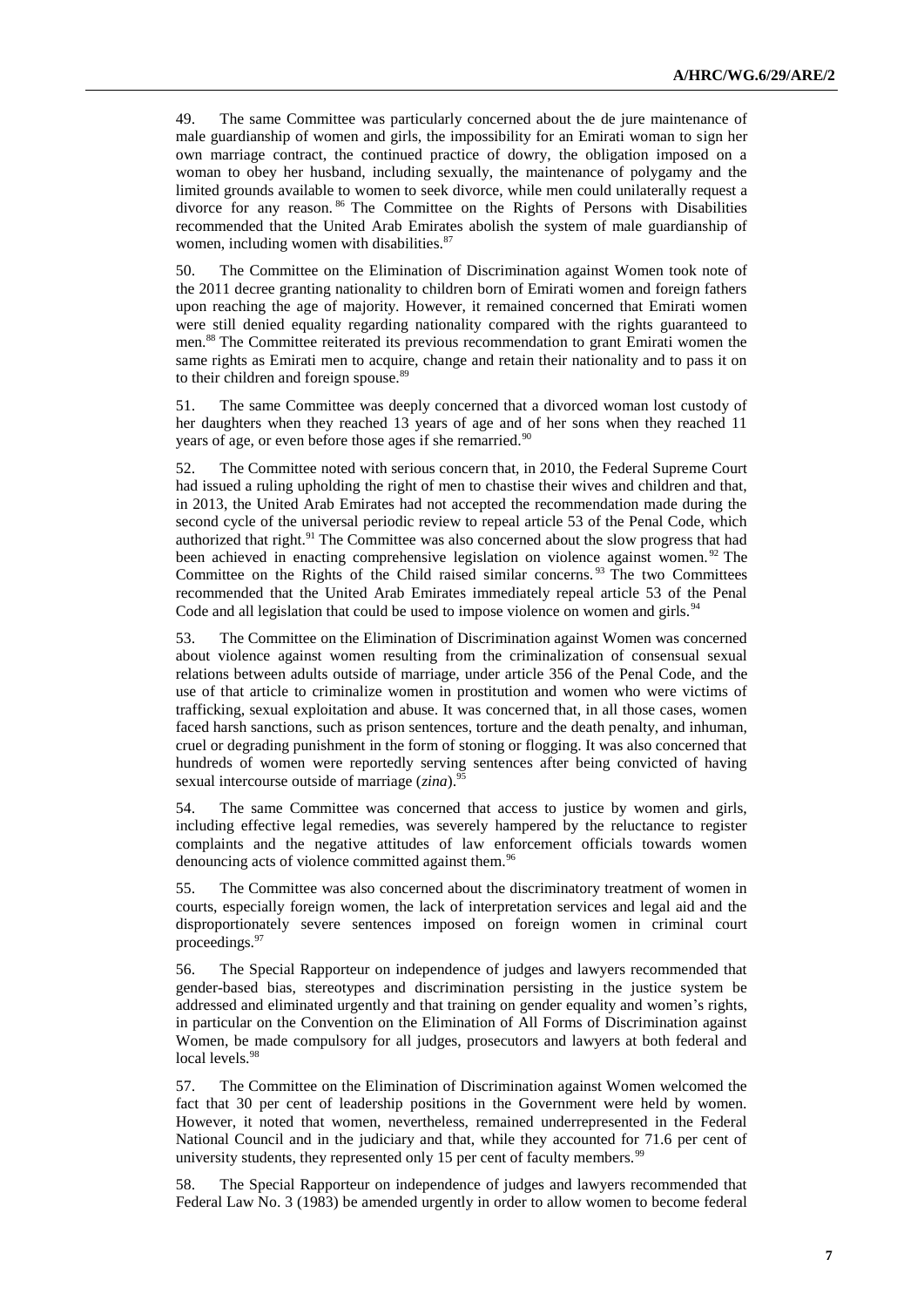judges and prosecutors. She also recommended that additional measures and clear policies to improve the representation of women in the judiciary be adopted at both the federal and local levels.<sup>100</sup>

59. The Committee on the Elimination of Discrimination against Women welcomed Cabinet Decision No. 319/15F/22 on the promotion of women's participation in the boards of directors of federal authorities, companies and institutions. However, it was concerned about the absence of a clear strategy to translate political will into reality, and recommended that the United Arab Emirates adopt and effectively implement temporary special measures.<sup>101</sup>

## 2. **Children**<sup>102</sup>

60. The Committee on the Rights of the Child was concerned that certain rights under the Constitution were guaranteed only to citizens and not to non-citizens residing in the Emirates and that bidoon children and children born out of wedlock continued to experience serious discrimination.<sup>103</sup>

61. The same Committee was concerned about the slow and lengthy nature of the process for adopting the children's rights bill.<sup>104</sup>

62. The same Committee was concerned about the situation of the children of human rights defenders convicted in the context of the "UAE 94" trial (trial of 94 human rights defenders), whose rights to education, identity documents, freedom of movement and maintenance of contact with their detained parents had reportedly been seriously undermined.<sup>105</sup>

63. The Committee was concerned that child victims rarely reported instances of sexual abuse or exploitation, as they ran the risk of being charged with committing a sexual crime and even sentenced to flogging pursuant to Federal Law No. 9 (1976). The Committee was also concerned that national legislation did not adequately protect children from pornography and prostitution.<sup>106</sup>

64. The Committee remained particularly concerned that corporal punishment of children was lawful in the home and as a sentence for having committed a crime.<sup>107</sup> It recommended that the United Arab Emirates adopt a comprehensive law that addressed all forms of violence, explicitly prohibited corporal punishment in all settings and included measures to raise awareness of positive, non-violent and participatory forms of childrearing.<sup>108</sup>

65. While noting that the employment of children under the age of 15 years was prohibited, the Committee was concerned that the prohibition did not apply to certain sectors of the economy, such as agriculture.<sup>109</sup>

66. The Committee remained concerned that the new federal bill on juvenile justice contained derogatory language regarding children in conflict with the law. It urged the United Arab Emirates to ensure the provision of qualified and independent legal aid to children in conflict with the law at an early stage of and throughout any legal proceedings.<sup>110</sup>

67. The Committee recommended that the United Arab Emirates expeditiously adopt an amended bill on juvenile justice to raise the age of criminal responsibility (which was currently set at 7 years of age) to an internationally acceptable level, as previously recommended. It stated that all children in conflict with the law should be brought before juvenile justice courts and not religious courts.<sup>111</sup>

# **3. Persons with disabilities**<sup>112</sup>

68. The Committee on the Rights of Persons with Disabilities was concerned that the definition of disability in national legislation was not in accordance with the criteria and principles set out in the Convention on the Rights of Persons with Disabilities. It recommended that the United Arab Emirates ensure that its legislation, policies and practices were in full compliance with the general principles and specific provisions of the Convention.<sup>113</sup>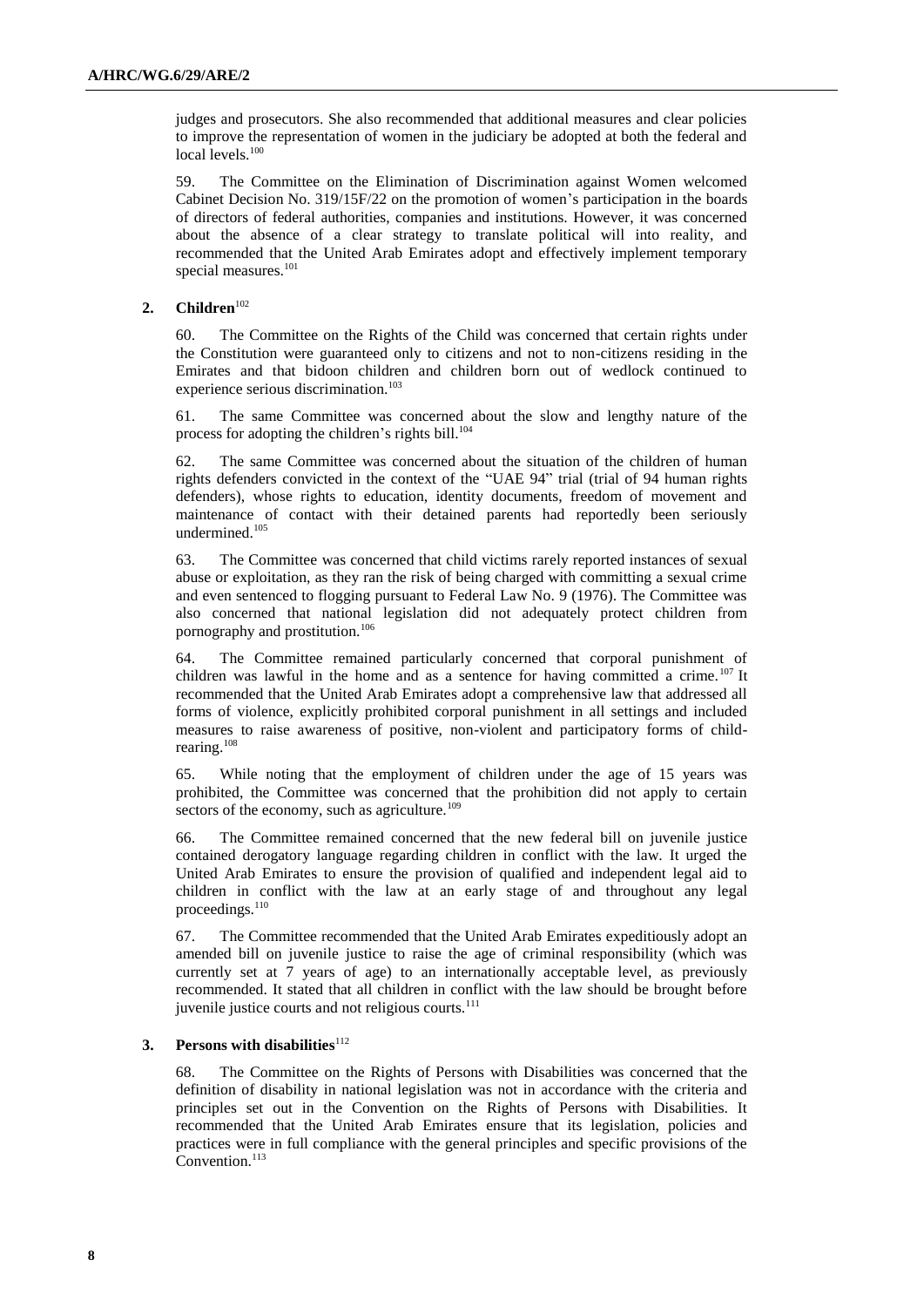69. The same Committee recommended that the United Arab Emirates explicitly define in national law that denial of reasonable accommodation and discrimination by association were forms of disability-based discrimination.<sup>114</sup>

70. The same Committee was concerned about the absence of specific binding legal and policy frameworks to ensure accessibility for persons with disabilities, on an equal basis with others, to all facilities and services open or provided to the public, including access to information, means of communications and transport.<sup>115</sup>

71. The same Committee was deeply concerned about legislative provisions that made it possible to restrict and even deny the legal capacity of persons with disabilities. It recommended that the United Arab Emirates repeal regimes of substituted decision-making and replace them with supported decision-making regimes that upheld the autonomy, will and preferences of persons with disabilities.<sup>116</sup>

72. The Committee was concerned about the lack of inclusive employment policies and the low employment rate of persons with disabilities despite a quota system, in particular women, whose participation in employment might, in practice, be conditional on the consent of a male guardian.<sup>117</sup>

73. The Committee recommended that the United Arab Emirates repeal legislation that violated the right of persons with disabilities to free and informed consent in relation to medical treatment, and enact legislation that explicitly recognized that right for persons with disabilities, including persons with intellectual and psychosocial disabilities.<sup>118</sup>

74. The Committee was concerned that Federal Law No. 10 (2008) on medical liability and other laws allowed guardians or legal representatives to consent to medical research or experiments on behalf of persons with disabilities. It recommended that the United Arab Emirates repeal such laws.<sup>119</sup>

#### **4. Migrants, refugees and asylum seekers**<sup>120</sup>

75. In 2015, the ILO Committee of Experts on the Application of Conventions and Recommendations urged the Government to make every effort to ensure that the amended law on the regulation of labour relations (Federal Law No. 8 (1980)) included a specific provision that defined and explicitly prohibited both direct and indirect discrimination on all the grounds set out in ILO Discrimination (Employment and Occupation) Convention, 1958 (No. 111), which covered all workers, both nationals and non-nationals, and all aspects of employment and occupation.<sup>121</sup>

76. The Committee on the Elimination of Racial Discrimination recommended that the United Arab Emirates take measures to prevent barriers in access to justice of foreign workers; ensure that foreign workers could submit complaints regarding abusive labour practices to independent and effective mechanisms; and consider creating a labour ombudsman to effectively monitor and resolve labour disputes.<sup>122</sup>

77. The same Committee was concerned that, despite the protective measures recently enacted, gaps in protection of foreign workers under the *kafalah* (sponsorship) system still existed. The Committee recommended that the United Arab Emirates end the *kafalah* system and regulate residency permits through the government ministries. It also recommended that policies and measures protecting foreign workers who were currently under the *kafalah* system be fully implemented and that any worker facing abuse or exploitation under the system be able to fully access appropriate remedies.<sup>123</sup>

78. The Committee was concerned that, without regular monitoring and enforcement of protective policies and measures, abusive working practices, such as the withholding of passports, false imprisonment, substandard working conditions, long working hours, nonpayment of wages and overtime, unlawful deduction of wages, insufficient rest or break periods and overcrowded living conditions, would continue to persist against foreign workers.<sup>124</sup>

79. The Committee was concerned that foreign workers who returned to their home countries would not be entitled to pensions even after long periods of service. It recommended that the United Arab Emirates examine the feasibility of establishing a Stateadministered pension system for foreign workers, possibly financed by employers and employees, based on the length of service and other relevant criteria.<sup>125</sup>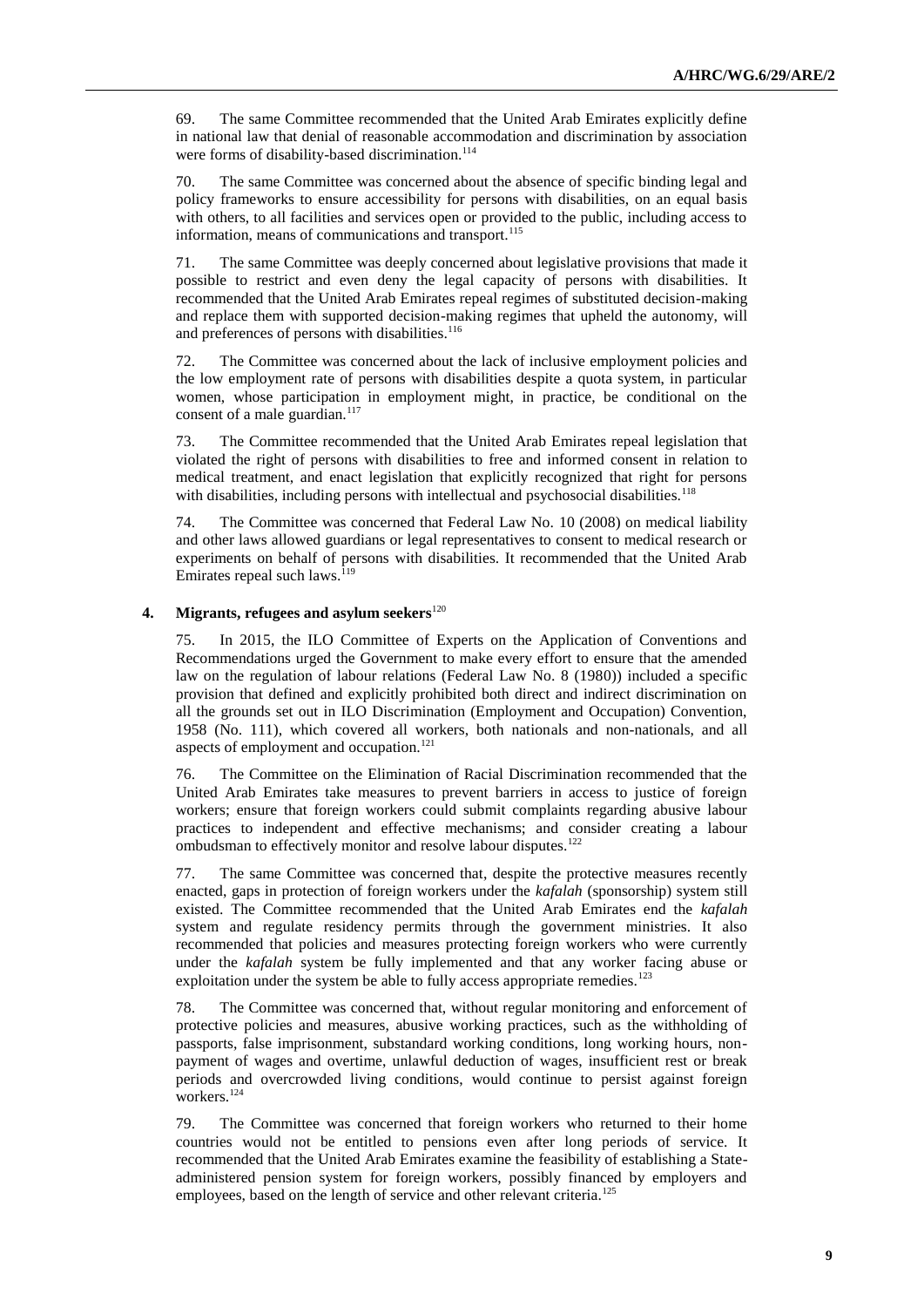80. OHCHR noted that the labour law reforms aimed at abolishing the *kafalah* system for migrant workers showed immense progress for workers' rights; however, domestic workers remained exempted from its benefits.<sup>126</sup>

81. In 2016, the ILO Committee of Experts urged the Government to take the necessary measures to ensure that migrant domestic workers were fully protected from abusive practices and conditions and expressed the firm hope that the bill regulating the working conditions of migrant domestic workers would be adopted in the near future. It also requested the Government to take measures to strengthen the capacity of migrant workers to enable them, in practice, to approach the competent authorities and seek redress in the event of a violation of their rights or abuses, without fear of retaliation.<sup>127</sup> The Committee on the Elimination of Racial Discrimination recommended that the United Arab Emirates ensure that the 2017 bill on the rights of domestic workers contained provisions offering protection from abuse and labour exploitation of domestic workers.<sup>128</sup>

82. The Committee on the Elimination of Discrimination against Women regretted that, under the new standard contract regulating employment relations between women migrant domestic workers and their employers, women domestic workers might still be required to work 16 hours a day, were not guaranteed a minimum wage, remained excluded from the application of the Labour Code and could still not change employers without running the risk of facing charges of "absconding". The Committee was concerned that the practice of confiscation of passports by employers remained widespread and prevented women from escaping abusive situations.<sup>129</sup>

83. A group of special procedure mandate holders highlighted that migrant women employed as domestic workers were easy targets for gender-based violence, including sexual violence, beatings, threats and psychological abuse, which was perpetrated with impunity.<sup>130</sup>

84. The Committee on the Rights of the Child regretted that the United Arab Emirates did not recognize the presence of refugees and asylum seekers on its territory and had still not adopted any legal and policy framework in that respect. It was particularly concerned about the situation of refugee children who lacked access to all basic services. It recommended that the United Arab Emirates adopt the necessary legal framework, as well as all the necessary measures, in accordance with the Sharjah Principles,<sup>131</sup> with a view to ensuring that asylum-seeking and refugee children fully enjoyed their rights.<sup>132</sup>

## **5. Stateless persons**<sup>133</sup>

85. The Committee on the Elimination of Discrimination against Women remained concerned that the denial of equality to Emirati women regarding passing on their nationality to their children could lead to the children's statelessness.<sup>134</sup> The Committee on the Rights of the Child raised similar concerns.<sup>135</sup>

86. The Committee on the Elimination of Racial Discrimination recommended that the United Arab Emirates take measures to consider applications for citizenship from bidoon (stateless persons) residing in the United Arab Emirates and provide them with documentation necessary to access health care, education, employment and State-provided services, without discrimination.<sup>136</sup> The Committee on the Elimination of Discrimination against Women was concerned about the absence of progress in addressing the situation of the thousands of bidoon women who remained deprived of their basic right to Emirati nationality and related rights.<sup>137</sup>

87. The Committee on the Rights of the Child remained seriously concerned about the situation of thousands of children, including bidoon children, non-Arab children and children of unknown parentage, who remained stateless and therefore had limited access to birth registration, health care and education. <sup>138</sup> It was also concerned that the criminalization of sexual relations outside of marriage prevented the registration of children born out of wedlock and could lead to their abandonment.<sup>139</sup>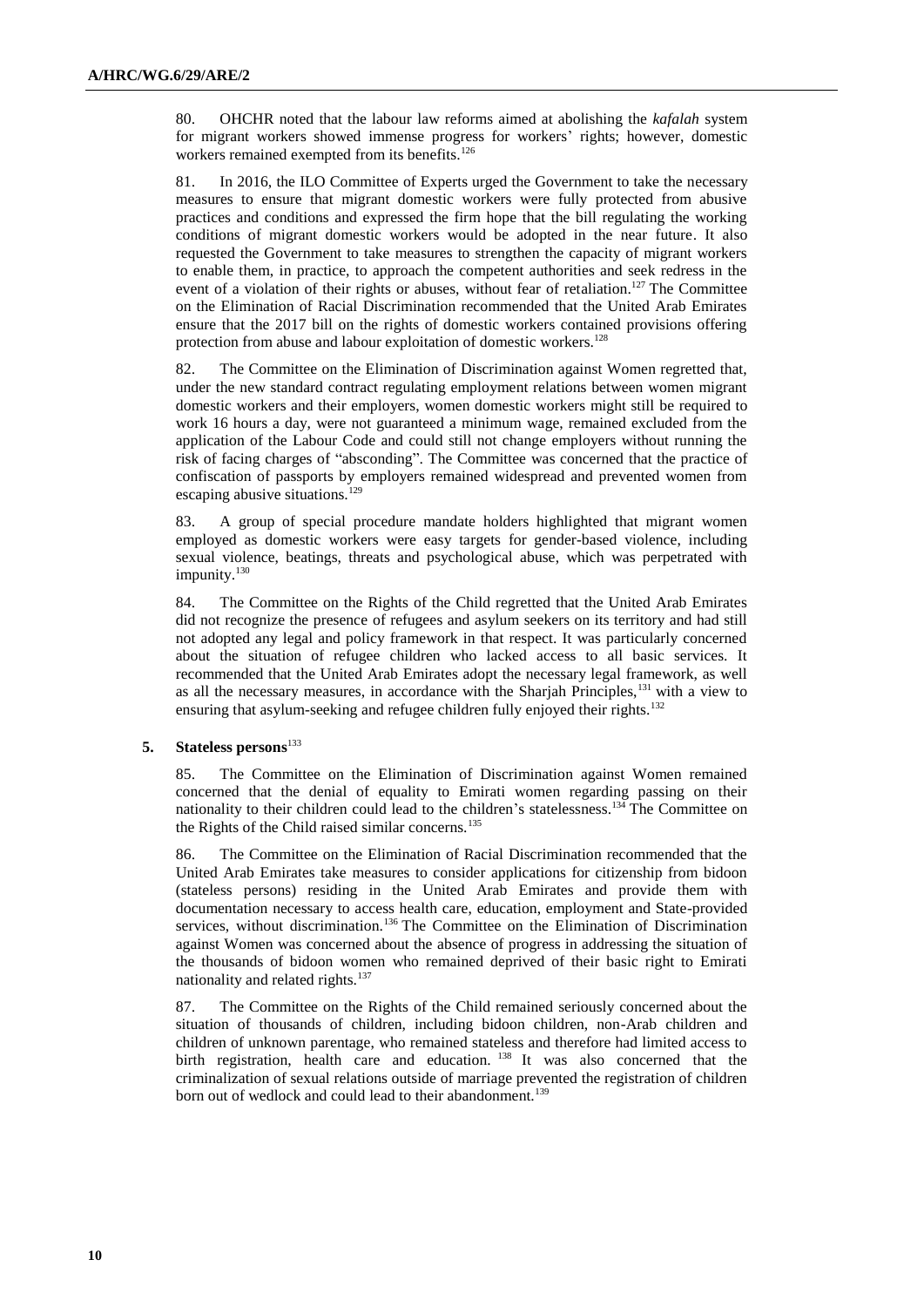#### *Notes*

- <sup>1</sup> Tables containing information on the scope of international obligations and cooperation with international human rights mechanisms and bodies for the United Arab Emirates will be available at [www.ohchr.org/EN/Countries/MENARegion/Pages/AEIndex.aspx.](http://www.ohchr.org/EN/Countries/MENARegion/Pages/AEIndex.aspx)
- 2 For relevant recommendations, see A/HRC/23/13, paras. 128.1-128.16, 128.18-128.25, 128.32- 128.35 and 128.120.
- <sup>3</sup> See CEDAW/C/ARE/CO/2-3, para. 53; CERD/C/ARE/CO/18-21, paras. 26, 28 and 33; CRC/C/ARE/CO/2, paras. 73-74; A/HRC/29/26/Add.2, para. 90; and A/HRC/23/48/Add.1, para. 81 (a).
- <sup>4</sup> UNESCO submission for the universal periodic review of the United Arab Emirates, p. 5, recommendation 1.
- 5 See CEDAW/C/ARE/CO/2-3, paras. 9-10.
- <sup>6</sup> For relevant recommendations, see A/HRC/23/13, paras. 128.41-128.50, 128.75-128.78, 128.151, 128.153, 128.164 and 128.173.
- $7$  See CEDAW/C/ARE/CO/2-3, paras. 17-18.
- 8 See CEDAW/C/ARE/CO/203, para. 17 (c); CERD/C/ARE/CO/18-21, para. 8; CRC/C/ARE/CO/2, para. 19; and A/HRC/29/26/Add.2, para. 91. See also OHCHR submission to the universal periodic review of the United Arab Emirates, p. 1.
- 9 See CEDAW/C/ARE/CO/2-3, paras. 17-18.
- <sup>10</sup> See CRC/C/ARE/CO/2, paras. 12-13.
- <sup>11</sup> See CEDAW/C/ARE/CO/2-3, para. 10; CERD/C/ARE/CO/18-21, para. 36; CRC/C/ARE/CO/2, para. 21; and CRPD/C/ARE/CO/1, para. 66.
- <sup>12</sup> UNESCO submission, p. 6, recommendation 5.
- <sup>13</sup> OHCHR, *OHCHR Report 2012*, pp. 151 and 171; *OHCHR Report 2013*, pp. 169 and 186; *OHCHR Report 2014*, pp. 101-102 and 120; *OHCHR Report 2015*, pp. 99-100 and 117; and *OHCHR Report 2016*, pp. 117, 119 and 136.
- <sup>14</sup> For relevant recommendations, see A/HRC/23/13, paras. 128.70-128.72.
- <sup>15</sup> See CERD/C/ARE/CO/18-21, para. 9.
- <sup>16</sup> Ibid., para. 11.
- $17$  Ibid., paras. 12 (c)-(d).
- <sup>18</sup> For the relevant recommendation, see A/HRC/23/13, para. 128.157.
- <sup>19</sup> OHCHR submission, p. 2.
- $20$  Ibid.
- <sup>21</sup> See CRC/C/ARE/CO/2, paras. 70-71.
- <sup>22</sup> For relevant recommendations, see A/HRC/23/13, paras. 128.120-128.132.
- <sup>23</sup> A/71/PV.65, pp. 25-26.
- <sup>24</sup> See A/71/332, para. 25.
- <sup>25</sup> See A/HRC/29/26/Add.2, para. 50.
- <sup>26</sup> Ibid., para. 51.
- <sup>27</sup> Ibid., para. 52.
- <sup>28</sup> Ibid., para. 49.
- $29$  OHCHR submission, p. 2.
- <sup>30</sup> See www.ohchr.org/EN/NewsEvents/Pages/DisplayNews.aspx?NewsID=17043&LangID=E.<br><sup>31</sup> See A JIDC/WGA D/2015/51 assoc 62
- See A/HRC/WGAD/2015/51, para. 63.
- <sup>32</sup> For relevant recommendations, see A/HRC/23/13, paras. 128.51-128.53, 128.56, 128.59, 128.61 128.90, 128.155-128.156 and 128.177.
- <sup>33</sup> See A/HRC/29/26/Add.2, para. 33.
- $34$  Ibid., para. 35.
- Ibid., para. 96.
- $\frac{36}{37}$  Ibid., para. 72.
- $\frac{37}{38}$  Ibid., para. 123.
- Ibid., para. 130.
- $^{39}$  Ibid., para. 28.
- Ibid., para. 92.
- $41$  Ibid., para. 63.
- $42$  Ibid., para. 48.
- <sup>43</sup> Ibid., para. 57.
- <sup>44</sup> Ibid., para. 58.
- <sup>45</sup> Ibid., para. 61.
- $^{46}$  Ibid., para. 56.
- Ibid., para. 60.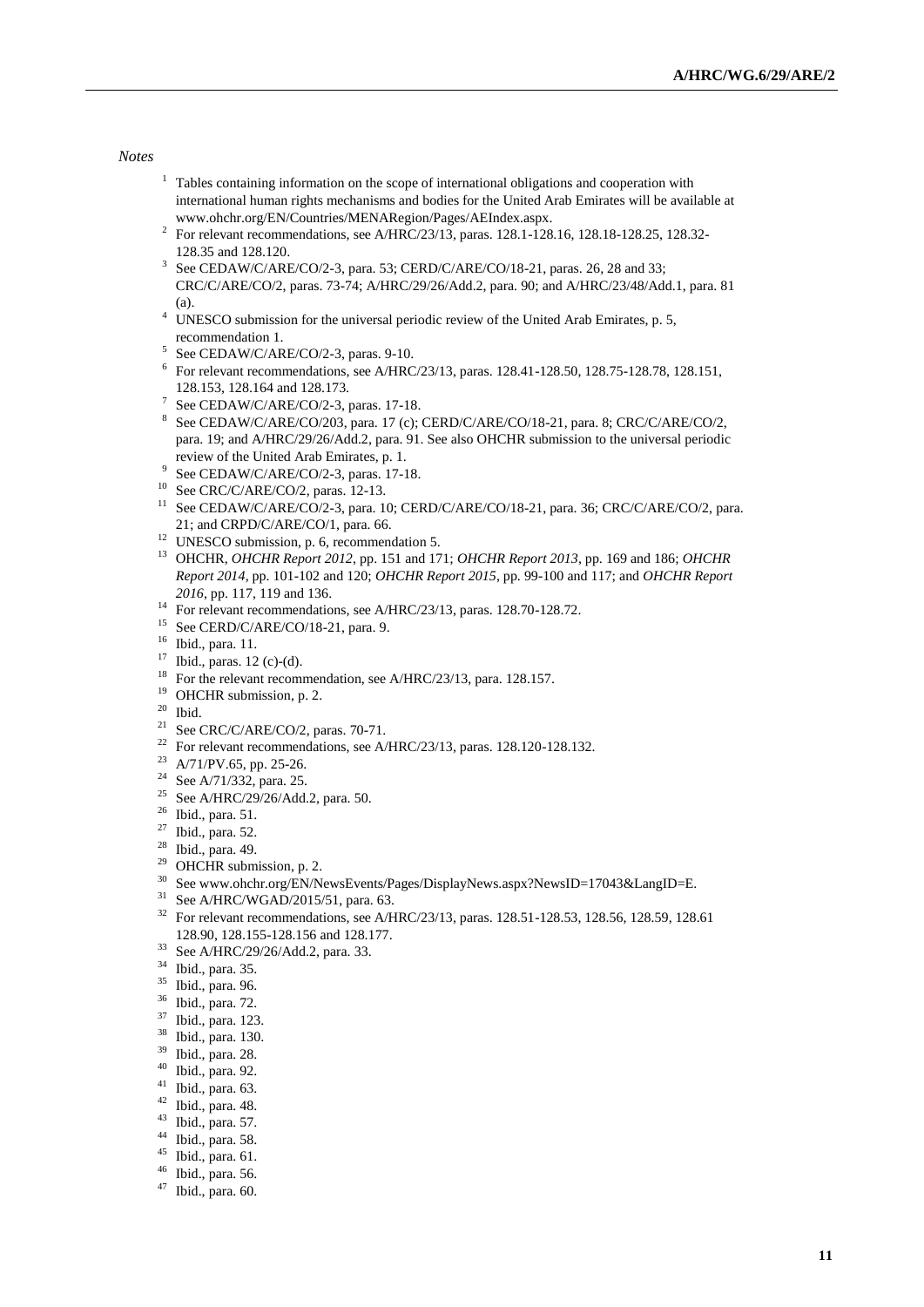- See www.ohchr.org/EN/NewsEvents/Pages/DisplayNews.aspx?NewsID=21462&LangID=E.
- See A/HRC/29/26/Add.2, para. 104.
- For relevant recommendations, see A/HRC/23/13, paras. 128.103-128.119.
- OHCHR submission, p. 2. See also A/HRC/23/13, para. 128.106 (United Kingdom of Great Britain and Northern Ireland); and A/HRC/23/13/Add.1, para. 5 (a).
- OHCHR submission, p. 2.
- See UNESCO submission, paras. 8 and 17.
- OHCHR submission, p. 2.
- <sup>55</sup> See www.ohchr.org/EN/NewsEvents/Pages/DisplayNews.aspx?NewsID=21449&LangID=E.<br><sup>56</sup> Ibid
- Ibid.
- OHCHR submission, p. 2.
- $\frac{58}{59}$  Ibid.
- <sup>59</sup> See UNESCO submission, paras. 7 and 18.
- Ibid., para. 19.
- For relevant recommendations, see A/HRC/23/13, paras. 128.137-128.143.
- OHCHR submission, pp. 1 and 3. See also CEDAW/C/ARE/CO/2-3, para. 31.
- See CRC/C/ARE/CO/2, paras.  $68-69$ .
- For relevant recommendations, see A/HRC/23/13, paras. 128.74, 128.88 and 128.165.
- See CEDAW/C/ARE/CO/2-3, paras. 25-26.
- Ibid., para. 26.
- See CERD/C/ARE/CO/18-21, para. 5.
- For relevant recommendations, see A/HRC/23/13, paras. 128.51, 128.67-128.68, 128.79-128.80, 128.83 and 128.98.
- See CERD/C/ARE/CO/18-21, para. 17.
- See CEDAW/C/ARE/CO/2-3, paras. 39-40.
- See CRPD/C/ARE/CO/1, paras. 49-50.
- <sup>72</sup> For relevant recommendations, see A/HRC/23/13, paras. 128.99 and 128.163.
- See CEDAW/C/ARE/CO/2-3, paras. 41-42.
- See CRC/C/ARE/CO/2, paras. 57-58.
- See CEDAW/C/ARE/CO/2-3, paras. 41-42.
- See CRC/C/ARE/CO/2, paras. 57-58.
- For relevant recommendations, see A/HRC/23/13, paras. 128.100 and 128.170.
- See CEDAW/C/ARE/CO/2-3, paras. 37-38.
- See UNESCO submission, para. 15.
- Ibid., p. 5, recommendation 2.
- See CRC/C/ARE/CO/2, paras. 60-61.
- For relevant recommendations, see A/HRC/23/13, paras. 128.79-128.80, 128.82, 128.85-128.87, 128.89-128.91, 128.93-128.98 and 128.101-128.102.
- OHCHR submission, p. 4.
- See A/HRC/23/13, para. 128.85 (Chile); and A/HRC/23/13/Add.1, para. 5 (a).
- See CEDAW/C/ARE/CO/2-3, paras. 13-14. See also CRC/C/ARE/CO/2, paras. 23-24; and CRPD/C/ARE/CO/1, paras. 13-14.
- See CEDAW/C/ARE/CO/2-3, paras. 45-46.
- See CRPD/C/ARE/CO/1, paras. 23-24.
- See CEDAW/C/ARE/CO/2-3, paras. 35-36. See also CERD/C/ARE/CO/18-21, paras. 29-30.
- See CEDAW/C/ARE/CO/2-3, paras. 35-36.
- Ibid., para. 45.
- <sup>91</sup> See A/HRC/23/13, para. 128.92; and A/HRC/23/13/Add.1, para. 5 (c).
- See CEDAW/C/ARE/CO/2-3, para. 27.
- <sup>93</sup> See CRC/C/ARE/CO/2, paras. 37-38.
- <sup>94</sup> See CEDAW/C/ARE/CO/2-3, paras. 27-28; and CRC/C/ARE/CO/2, para. 38.
- See CEDAW/C/ARE/CO/2-3, paras. 29-30.
- Ibid., para. 15.
- Ibid., para. 15.
- See A/HRC/29/26/Add.2, para. 119.
- See CEDAW/C/ARE/CO/2-3, paras. 33-34.
- See A/HRC/29/26/Add.2, para. 120.
- See CEDAW/C/ARE/CO/2-3, paras. 21-22.
- <sup>102</sup> For relevant recommendations, see A/HRC/23/13, paras.128.127, 128.133 and 128.165-128.167.
- See CRC/C/ARE/CO/2, paras. 23-24.
- Ibid., para. 10.
- Ibid., para. 25.